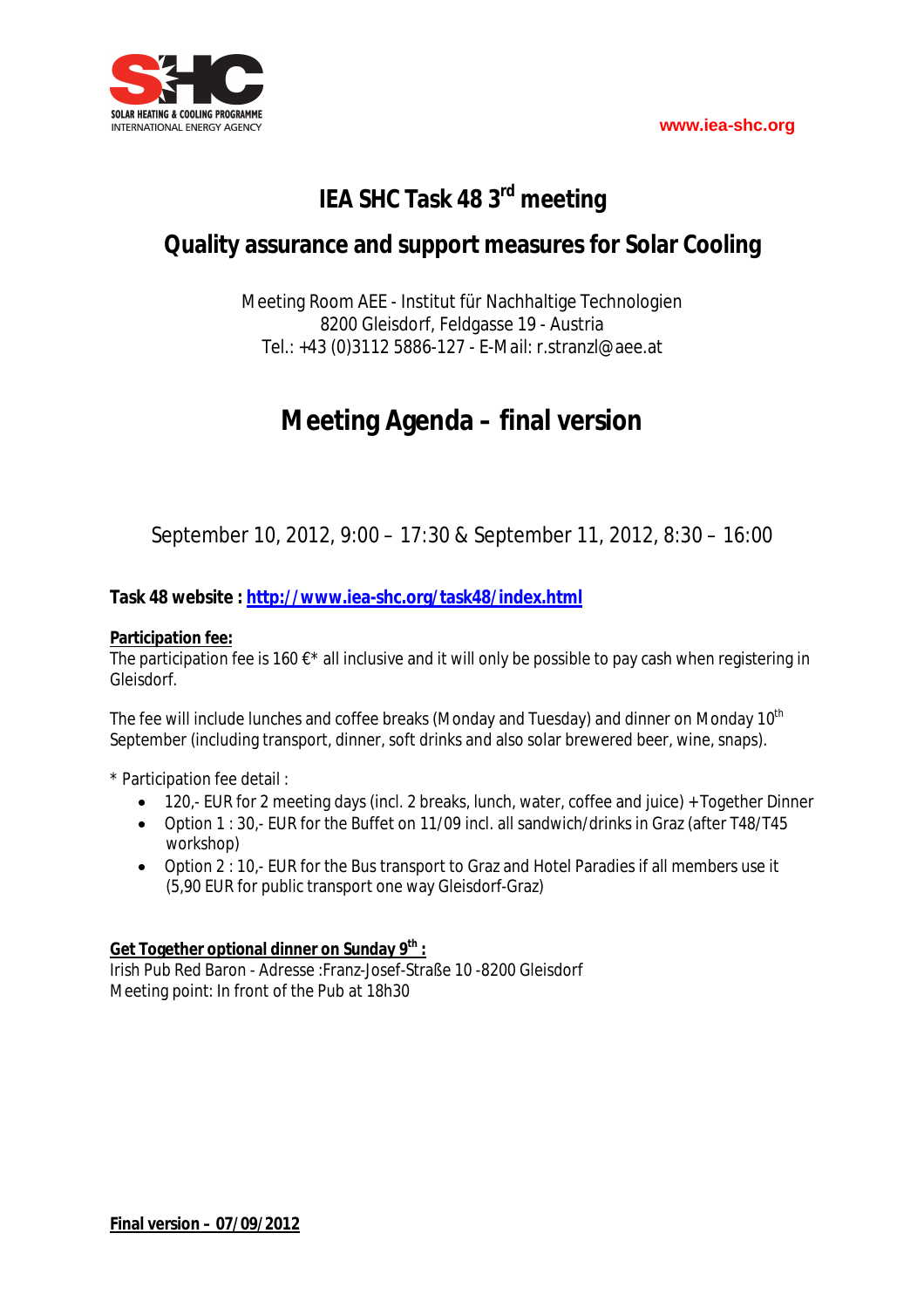

# **Agenda for Monday September 10th, 2012 (9:00pm-17:30pm)**

| <b>Plenary</b>                                           |                                                                                                      |                                     |                               |  |  |
|----------------------------------------------------------|------------------------------------------------------------------------------------------------------|-------------------------------------|-------------------------------|--|--|
| $9.00 - 9.15$                                            | Welcome and Organisational issues                                                                    | Daniel Mugnier                      | <b>TECSOL</b>                 |  |  |
| 9.15-9.40                                                | Welcome, Introduction, IEA, Infos,<br>Structure of the meeting, Participation letters Daniel Mugnier |                                     | TECSOL                        |  |  |
| 9.40-10.20                                               | Presentations of new participants/observers (5-7min/each)                                            | New entities                        |                               |  |  |
| 1 <sup>st</sup> block : Subtask Planning & status update |                                                                                                      |                                     |                               |  |  |
| 10.20-10:50<br>10.50-11:20                               | Subtask A: Structures, status, deliverables<br>Subtask B: Structures, status, deliverables           | Marco Calderoni<br>Alex Morgenstern | POLIMI<br><b>FhG ISE</b>      |  |  |
| 11:20-11:40                                              | <b>Coffee Break</b>                                                                                  |                                     |                               |  |  |
| 11.40-12:10<br>12.10-12:30                               | Subtask C: Structures, status, deliverables<br>Subtask D: Structures, status, deliverables           | Stephen White<br>Uli Jakob.         | <b>CSIRO</b><br>Green Chiller |  |  |

### **12.30-13:30 Lunch Break at AEE INTEC in a room beside the meeting room**

| $2^{nd}$<br>block : Latest developments & results session |                                                                                       |                       |                |  |  |  |  |
|-----------------------------------------------------------|---------------------------------------------------------------------------------------|-----------------------|----------------|--|--|--|--|
| 13.30-13:40                                               | Latest stage of development on Pink Chiller                                           | <b>Werner Pink</b>    | <b>PINK</b>    |  |  |  |  |
| 13.40-14.00                                               | <b>MEGAPICS</b> calculation tool                                                      | Romain Siré           | <b>TECSOL</b>  |  |  |  |  |
| 14.00-14:20                                               | Draft Design Guide for Solar Cooling with<br>Double/Triple Effect Absorption Chillers | Stephen White         | <b>CSIRO</b>   |  |  |  |  |
| 14.20-14.40                                               | Latest developments on UWC Singapore project                                          | Christian Holter      | <b>SOLID</b>   |  |  |  |  |
| 14.40-15.00                                               | Review of relevant international standards rating<br>and incentive schemes            | Dan Rowe              | <b>CSIRO</b>   |  |  |  |  |
| 15.00-15.25                                               | Measurement and verification procedures<br><b>Discussion on this procedure</b>        | Daniel Mugnier        | <b>TECSOL</b>  |  |  |  |  |
| 15.25-15.40                                               | First results of the EVASOLK project                                                  | <b>Bjorn Nienborg</b> | <b>FhG ISE</b> |  |  |  |  |

**15:40- 16:00 Coffee Break**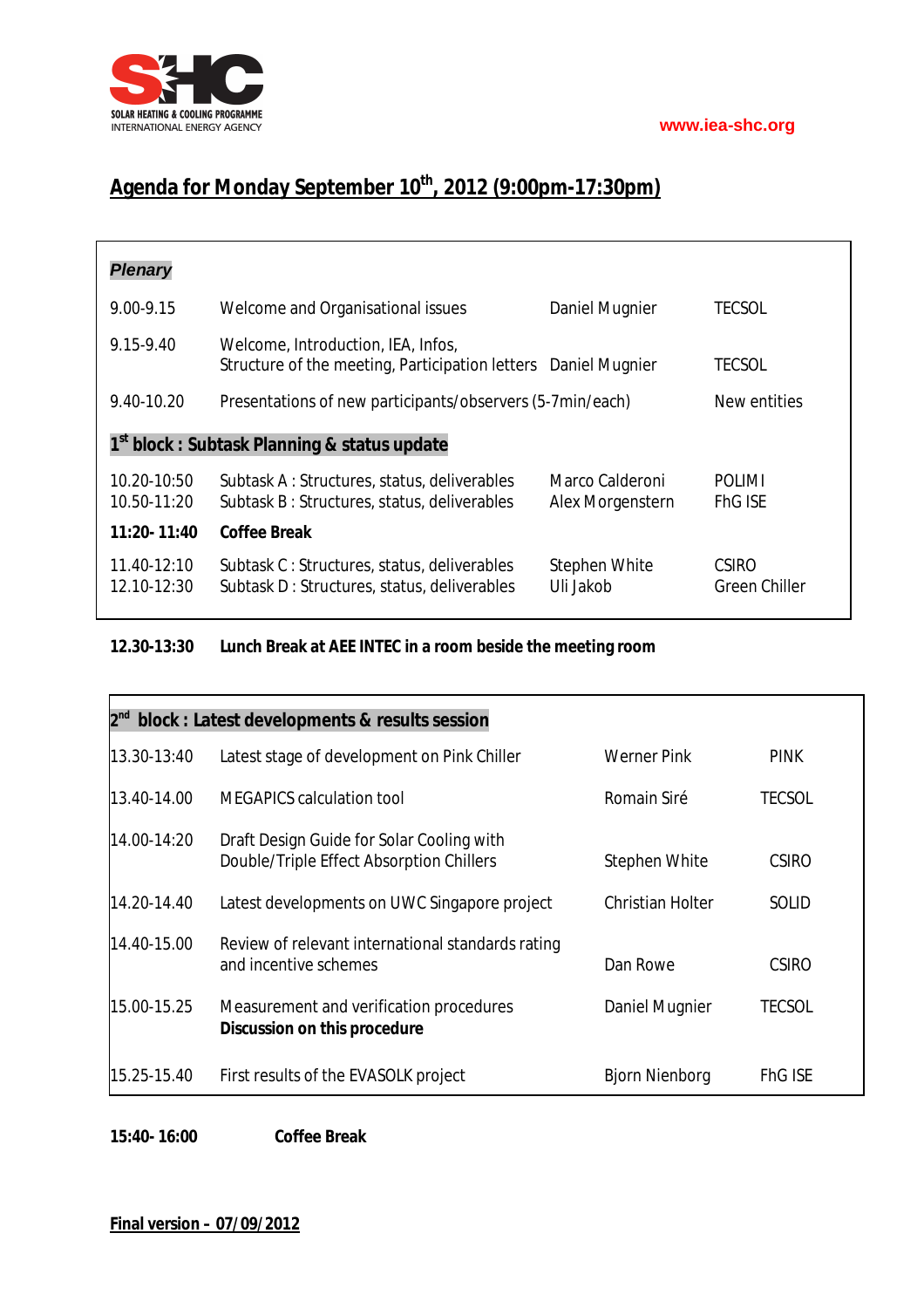

### *Working groups : block1*

16:00-16:10 Organization of Group discussions on Work Daniel Mugnier TECSOL Package level (5-6people max per item)

16:10-17:30 Meeting in parallel on Work Package level; Suggested topics for working groups are:

\* **B4** : Simplified design tool used as a reference calculation tool : design facilitator (Activity leader : Romain Siré, TECSOL)

\* **A2/B3** : Life Cycle analysis on component/system (Activity Leader : Marco Beccali (UNIPA) and Tim Selke (AIT))

\* **B7/C2** : Quantitative quality and cost competitiveness criteria for systems / Methodology for performance assessment, rating and benchmarking (Activity Leader : J. Döll / M. Schicktanz (ISE))

\* **B6 / A4:** Pumps efficiency and adaptability / Self detection on monitoring procedure (Activity leaders : Martin Helm (ZAE) & Dirk Pietruschka, Zafh.net)

### **End of the working Day 1**

#### **Gala Dinner on Monday:**

"Erlebnisbrauerei Heustadtl": http://www.steirischursprung.at/ Brodersdorfstraße 85 8200 Brodingberg Tel: 03117/51 71, Fax DW: 17 Mail: info@steirischursprung.at Venue : http://www.steirischursprung.at/index.php?id=10

Three meeting points to reach together the restaurant:

- AEE Intec Office at 19:00
- Hotel Brauner Hirsch Office Desk at 19:15 Fürstenfelder Straße 5-7 Phone: +43-3112-2401 Fax: +43-3112-2401-20 E-mail: office@hotel-brauner-hirsch.at
- In front of the restaurant "Erlebnisbrauerei Heustadtl" at 20:00 (see Annex for more details)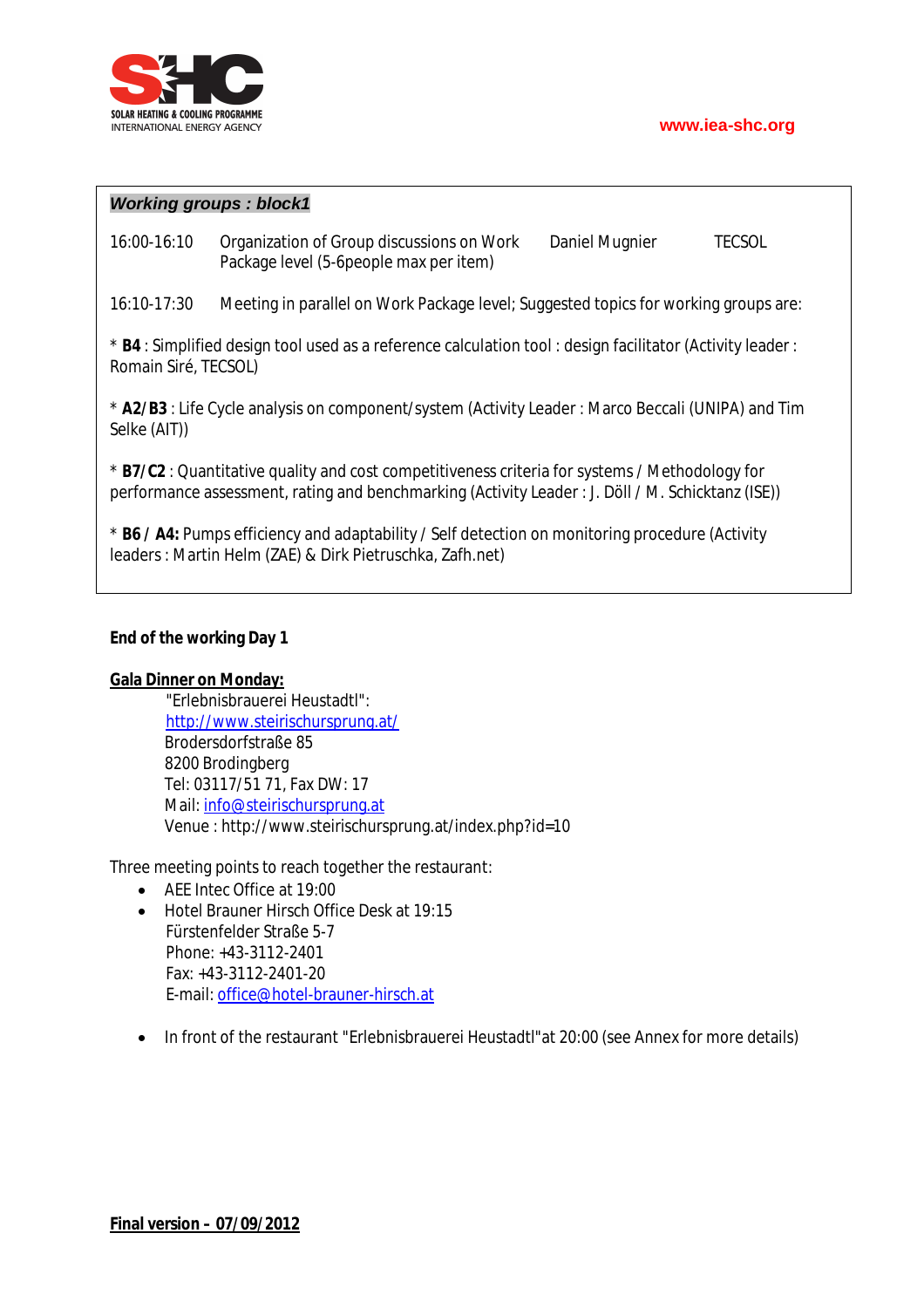

### **Agenda for Tuesday September 11th (8:30am-4:00pm)**

### *Working groups : block2*

08:30-08:40 Organization of Group discussions on Work Daniel Mugnier TECSOL Package level (5-6people max per item)

08:40-10:00 Meeting in parallel on Work Package level; Suggested topics for working groups are:

\* **C6** : Collaboration with T45 for contracting models (Activity Leader : Moritz Schubert, SOLID)

A3 : Heat Rejection (Activity leader : Roberto Fedrizzi (EURAC))

**D1/ D5** : Website / Updated specific training seminars (Activity Leader : Marco Calderoni (POLIMI))

### **10:00- 10:20 Coffee Break**

### *Working groups : block3*

10:20-11:40 Meeting in parallel on Work Package level; Suggested topics for working groups are:

\* **C5** : Labeling possibilities investigations (Activity Leader : Uli Jakob (Green Chiller))

**D4/D6** : Guidelines for Roadmaps on Solar cooling / Outreach Report (Activity Leader : Uli Jakob, Green Chiller & Anita Preisler (AIT))

**B1/C7** : System-Subsystem characterization & field performance assessment / Certification process definition for small systems (Activity Leader : Roberto Fedrizzi (EURAC))

### *Working groups : block4*

11:40-13:00 Meeting in parallel on Work Package level; Suggested topics for working groups are:

**B2** : Good practice for DEC design and installation (Activity Leader : Tim Selke (AIT))

\* **A1/A6** : Chiller characterization / State of the art on new collector & certification (Activity leader: POLIMI)

**C3** : Selection & standardization of best practice solutions (Activity Leader : Romain Siré (TECSOL))

### **13:00 -14:00 Lunch Break at AEE Intec in a room beside the meeting room**

| 14.00 - 16.00 Plenary & overall |                                                    |                                  |  |  |  |  |
|---------------------------------|----------------------------------------------------|----------------------------------|--|--|--|--|
| 14.00-14.20                     | Subtask A: Report on working group items; planning |                                  |  |  |  |  |
|                                 | of next steps; distribution of work; action items  | Marco Calderoni<br><b>POLIMI</b> |  |  |  |  |
| 14.10-14.40                     | Subtask B: Report on working group items; planning |                                  |  |  |  |  |
|                                 | of next steps; distribution of work; action items  | Alex Morgenstern FhG ISE         |  |  |  |  |
| 14.40-15.00                     | Subtask C: Report on working group items; planning |                                  |  |  |  |  |
|                                 | of next steps; distribution of work; action items  | <b>CSIRO</b><br>Stephen White    |  |  |  |  |
| 15.00-15.20                     | Subtask D: Report on working group items; planning |                                  |  |  |  |  |
|                                 | of next steps; distribution of work; action items  | Uli Jakob<br>Green Chiller       |  |  |  |  |
| 15.20-16.00                     |                                                    | <b>TECSOL</b>                    |  |  |  |  |
|                                 | General items, next meetings, miscellaneous        | Daniel Mugnier                   |  |  |  |  |

16:00 End of Task 3<sup>rd</sup> expert meeting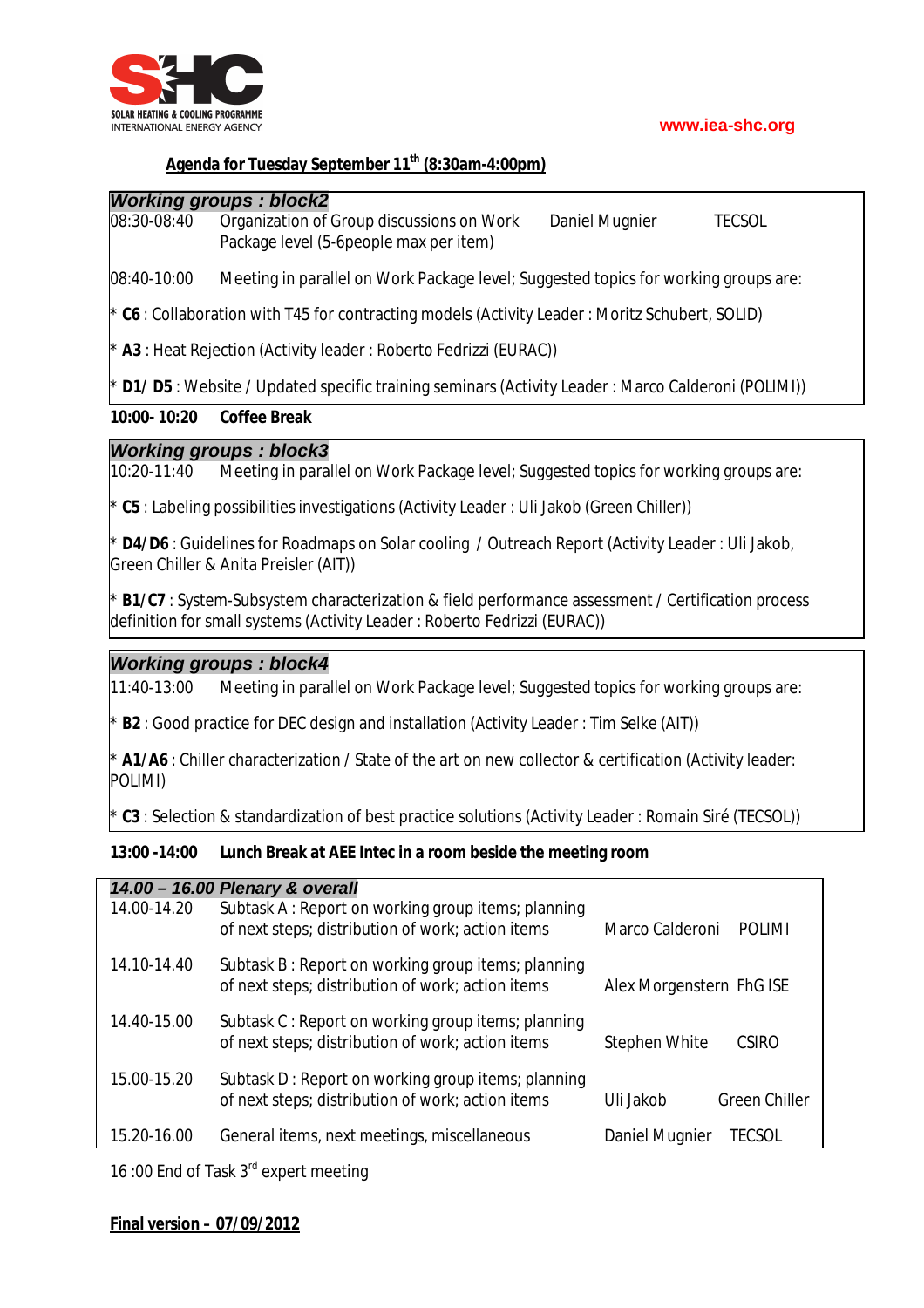

## **Common internal Workshop with Task 45 & Task 49 on Large solar systems (district heating and cooling) :** draft program see annex

### **16.00-17.30 Transfer from Gleisdorf to city of Graz by bus/car/taxi (Bus available in option to go from Gleisdorf to Graz)**

### **17.30-19.30 Join Discussion with IEA SHC Task 45 / Task 49 (in Graz, Hotel Paradies)**:

Common discussion onLarge heating and cooling database, Contracting models & Cross cutting applications (district/process/cooling).

Location :

Hotel Paradies (not close to the train station) Straßganger Straße 380 b 8054 Graz - Straßgang Tel.: 0043 (0) 316/28 21 56-0 Fax: 0043 (0) 316/28 21 56-6 info@hotelparadies.at www.hotelparadies.at

## **Agenda for Wednesday-Thursday-Friday September 12-13-14th**

### **Gleisdorf Solar conference**

The conference languages are English and German with simultaneous translation. The presentations are followed by a technical and a poster exhibition.

### **As Task 48 member we can offer you to participate** with **a reduced conference fee as an AEE member**.

For registration and more information please click here: www.aee-intec-events.org

See keynote summary in annex and program online in Task 48 website at https://www.ieashc.org/task48/events/meeting-03/index.html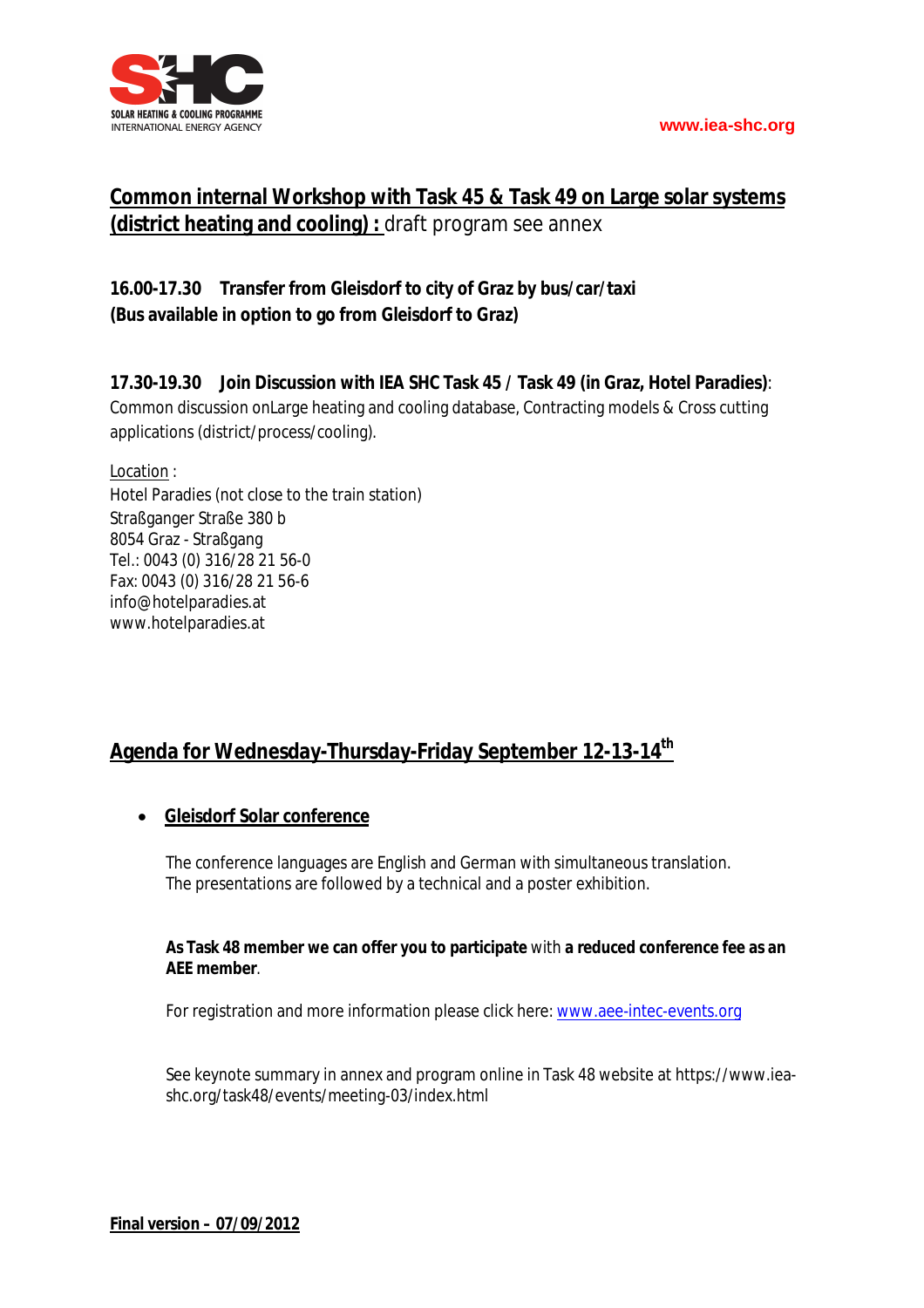

# **Annex : Meeting Participant list (registered on 07/09)**

|    | <b>First Name</b> | <b>Last Name</b> | <b>Organization</b>                                                 | <b>Address</b>                          | <b>Town</b>                | <b>Country</b> | <b>Email Address</b>                     | <b>Arrival date</b>                                                              | <b>Departure</b><br>date | <b>Participation to</b><br><b>Gleisdorf Solar</b> |
|----|-------------------|------------------|---------------------------------------------------------------------|-----------------------------------------|----------------------------|----------------|------------------------------------------|----------------------------------------------------------------------------------|--------------------------|---------------------------------------------------|
|    | Anita             | Preisler         | AIT Austrian Institute of Technolo Giefinggasse 2, 1210             |                                         | Vienna                     | Austria        | anita.preisler@ait.ac.at                 | 10-sept.-12                                                                      | 12-sept.-12              | <b>YES</b>                                        |
|    | <b>Tim</b>        | Selke            | AIT Austrian Institute of Technolo Giefinggasse 2, 1210             |                                         | Vienna                     | Austria        | tim.selke@ait.ac.at                      | 10-sept.-12                                                                      | 14-sept.-12              | <b>YES</b>                                        |
|    | Daniel            | Neyer            | University Innsbruck                                                | Technikerstr. 13                        | Innsbruck                  | Austria        | daniel.neyer@uibk.ac.at                  | 9-sept.-12                                                                       | 14-sept.-12              | <b>YES</b>                                        |
|    | Alexander         | Thür             | <b>University Innsbruck</b>                                         | Technikerstr, 13                        | Innsbruck                  | Austria        | alexander.thuer@uibk.ac.at               | 9-sept.-12                                                                       | 14-sept.-12              | <b>YES</b>                                        |
|    | Marco             | Calderoni        | Polimi                                                              | via Lambruschini 4                      | 20156 Milano               | Italy          | marco.calderoni@polimi.it                |                                                                                  |                          |                                                   |
|    | Patrizia          | Melograno        | Polimi                                                              | via Lambruschini 4                      | 20156 Milano               | Italy          | patrizia.melograno@polimi.it             |                                                                                  |                          |                                                   |
|    | Martin            | Helm             | ZAE Bayern                                                          | Walther-Meissner-Strasse 6 Garching     |                            | Germany        | helm@muc.zae-bayern.de                   | 9 sept.-12                                                                       | 11-sept.-12              | <b>NO</b>                                         |
|    | Manuel            | Riepl            | ZAE Bayern                                                          | Walther-Meissner-Strasse 6 Garching     |                            | Germany        | riepl@muc.zae-bayern.de                  | 9 sept.-12                                                                       | 11-sept.-12              | <b>NO</b>                                         |
|    | Werner            | Pink             | PINK GmbH                                                           | <b>Bahnhofstrasse 22</b>                | Langenwang                 | Austria        | w.pink@pink.co.at                        | 10-sept.-12                                                                      | $11$ -sept.- $12$        | <b>YES</b>                                        |
| 10 | Roberto           | Fedrizzi         | <b>EURAC</b>                                                        | viale Druso, 1                          | <b>Bolzano</b>             | Italy          | roberto.fedrizzi@eurac.edu               | 9-sept.-12                                                                       | 13-sept.-12              | <b>YES</b>                                        |
| 11 | <b>Clemens</b>    | Pollerberg       | Fraunhofer UMSICHT                                                  | Osterfelder Straße 3                    | Oberhausen                 | Germany        | Clemens.Pollerberg@umsicht.fraunhofer.de | 10-sept.-12                                                                      | 11-sept.-12              | <b>NO</b>                                         |
|    | 12 Michael        | Joemann          | <b>Fraunhofer UMSICHT</b>                                           | Osterfelder Straße 3                    | Oberhausen                 | Germany        | Michael.Joemann@umsicht.fraunhofer.de    | 10-sept.-12                                                                      | 12-sept.-12              | <b>YES</b>                                        |
|    | 13 Zheng          | Ren              | Shuangliang Eco-Energy Systems (Xili Road 88#                       |                                         | Ligang Town, Jiangyi China |                | tonyrenz@gmail.com                       | Sept, 9th                                                                        | Sept, 12th               |                                                   |
|    | 14 Bettina        | Nocke            | <b>AEE INTEC</b>                                                    | Feldgasse 19                            | Gleisdorf                  | Austria        | b.nocke@aee.at                           |                                                                                  |                          | <b>YES</b>                                        |
| 15 | Daniel            | <b>Mugnier</b>   | <b>TECSOL SA</b>                                                    | 105 av Alfred Kastler - Tecno Perpignan |                            | France         | daniel.mugnier@tecsol.fr                 | Sept, 9th                                                                        | sept, 14th               | <b>YES</b>                                        |
| 16 | Khalid            | Nagidi           | Energy Management Consulting G844 Oakfield Ave, Suite 101   Wantagh |                                         |                            | <b>USA</b>     | khalid.nagidi@energymcg.com              | 9-sept.-12                                                                       | 13-sept.-12              | <b>YES</b>                                        |
|    | $17$ Uli          | Jakob            | <b>Green Chiller</b>                                                | Stendaler Str. 4                        | <b>Berlin</b>              | Germany        | uli.jakob@greenchiller.de                |                                                                                  |                          | <b>NO</b>                                         |
|    | 18 Björn          | Nienborg         | <b>Fraunhofer ISE</b>                                               | Heidenhofstraße 2                       | 79110 Freiburg             | Germany        | bjoern.nienborg@ise.fraunhofer.de        | 10.09.                                                                           | 14.09.                   | <b>YES</b>                                        |
|    | 19 Jochen         | Döll             | <b>Fraunhofer ISE</b>                                               | Heidenhofstraße 3                       | 79110 Freiburg             | Germany        | jochen.doell@ise.fraunhofer.de           |                                                                                  |                          |                                                   |
| 20 | Alexander         | Morgenstern      | <b>Fraunhofer ISE</b>                                               | Heidenhofstraße 4                       | 79110 Freiburg             | Germany        | alexander.morgenstern@ise.fraunhofer.de  | 10.09.                                                                           | 14.09.                   | <b>YES</b>                                        |
|    | 21 Antoine        | Frein            | Polimi                                                              | lvia Lambruschini 4                     | 20156 Milano               | Italy          | antoine.frein@polimi.it                  | 9-sept.-12                                                                       | 12-sept.-12              | <b>NO</b>                                         |
|    | 22 Romain         | Siré             | <b>TECSOL</b>                                                       | 105 av Alfred Kastler - Tecno Perpignan |                            | France         | romain@tecsol.fr                         | D9 sept 2012 <sup>[</sup> (still not sure)t 2012 <sup>[2]</sup> (still not sure) |                          |                                                   |
| 23 | Kazuyuki          | Makita           | Kawasaki Thermal Engineering                                        | 1000, Aoji-cho                          | kusatsu-city, Shiga        | Japan          | makita_k-krk@corp.khi.co.jp              | 9-sept.-12                                                                       | 15-sept.-12              | <b>YES</b>                                        |
|    | 24 Hilbert        | Focke            | <b>ASiC</b>                                                         | Roseggerstr. 12                         | Wels                       | Austria        | focke.hilbert@asic.at                    | 10-sept.-12                                                                      | 11-sept.-12              | <b>NO</b>                                         |
|    | 25 Mathias        | Safarik          | <b>ILK Dresden</b>                                                  | Bertolt-Brecht-Allee 20                 | <b>Dresden</b>             | Germany        | mathias.safarik@ilkdresden.de            | 9-sept.-12                                                                       | 11-sept.-12              | <b>NO</b>                                         |
|    | 26 Stephen        | White            | <b>CSIRO</b>                                                        | <b>PO Box 330</b>                       | Newcastle                  | Australia      | stephen.d.white@csiro.au                 | 9th Sept                                                                         | 12th Sept                | <b>NO</b>                                         |
|    | 27 Dirk           | Pietruschka      | zafh.net                                                            | Schellingstraße 24                      | 70174 Stuttgart            | Germany        | dirk.pietruschka@hft-stuttgart.de        | 10.09.                                                                           | 12.09.                   | <b>NO</b>                                         |
| 28 | Christian         | Zahler           | Industrial Solar GmbH                                               | Emmy-Noether-Straße 2                   | 79110 Freiburg             | Germany        | christian.zahler@industrial-solar.de     | 5.9.                                                                             | 14.9.                    | <b>YES</b>                                        |
| 29 | <b>Matthias</b>   | Schicktanz       | Fraunhofer ISE                                                      | Heidenhofstr. 2                         | 79110 Freiburg             | Germany        | matthias.schicktanz@ise.fraunhofer.de    | 10-sept.-12                                                                      | 11-sept.-12              | <b>NO</b>                                         |
|    | 30 Dan            | Rowe             | <b>CSIRO</b>                                                        | PO Box 330                              | Newcastle                  | Australia      | stephen.d.white@csiro.au                 | 9th Sept                                                                         | 12th Sept                | <b>NO</b>                                         |
|    | 31 Moritz         | Schübert         | <b>SOLID</b>                                                        | Puchstr. 85                             | Graz                       | Austria        | m.schubert@solid.at                      |                                                                                  |                          |                                                   |
|    | 32 Sergio         | Pintaldi         | <b>CSIRO-University of Trieste</b>                                  | via marcantoni 9                        | Conegliano                 | Italy          | sergio.pintaldi@gmail.com                | 9-sept.-12                                                                       | 12-sept.-12              | <b>NO</b>                                         |
|    | 33 Christian      | Schweigler       | ZAE Bayern                                                          | Walther-Meissner-Strasse 6 Garching     |                            | Germany        | schweigler@muc.zae-bayern.de             |                                                                                  |                          |                                                   |

(in grey : to be confirmed)

### **Final version – 07/09/2012**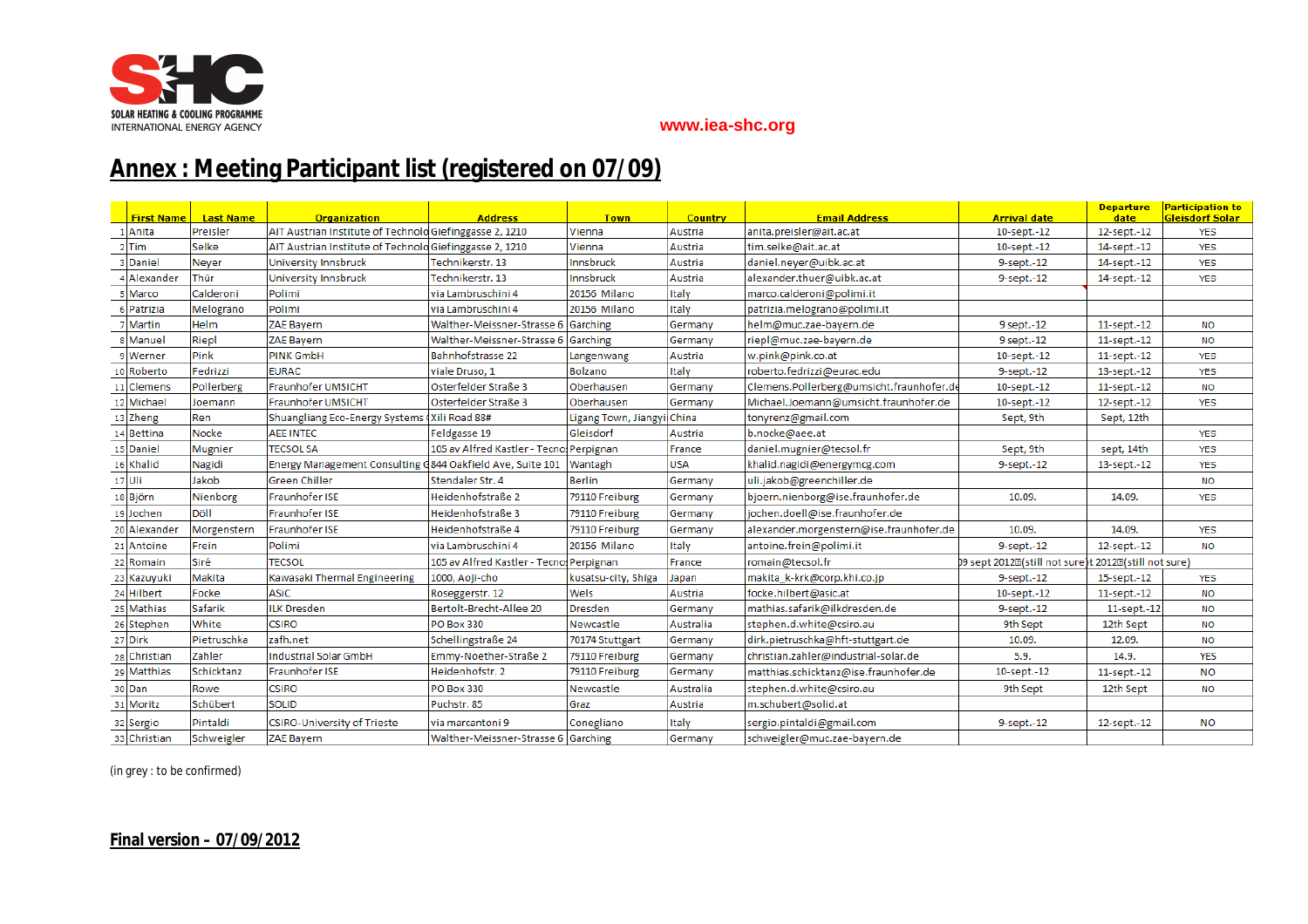

# LOGISTIC INFORMATION AND MEETING PLACE:

### **Rosa Stranzl's (AEE) phone number**: +43 (0)3112 5886-127 - E-Mail: r.stranzl@aee.at

AEE - Institute for Sustainable Technologies

Feldgasse 19 A-8200 Gleisdorf

Ph.: 0043-3112-5886 Fax: 0043-03112-5886-18 E-mail: office @ aee.at Internet: www.aee-intec.at



### **GPS coordinates:**

N 47° 06,568' E 15° 42,562'

**Train:** Approximately 15 min walk from the train station in Gleisdorf

**Car:** A2 - Motorway exit "Gleisdorf West" B54 direction "Hartberg Weiz" after approx. 1.5 km turn right towards "Gleisdorf-Zentrum" ; after 500 meters after the red corss house ( "Roten Kreuz"), turn left on to Feldgasse after 50 meters you will find us on the left hand side of the street.

**Final version – 07/09/2012**

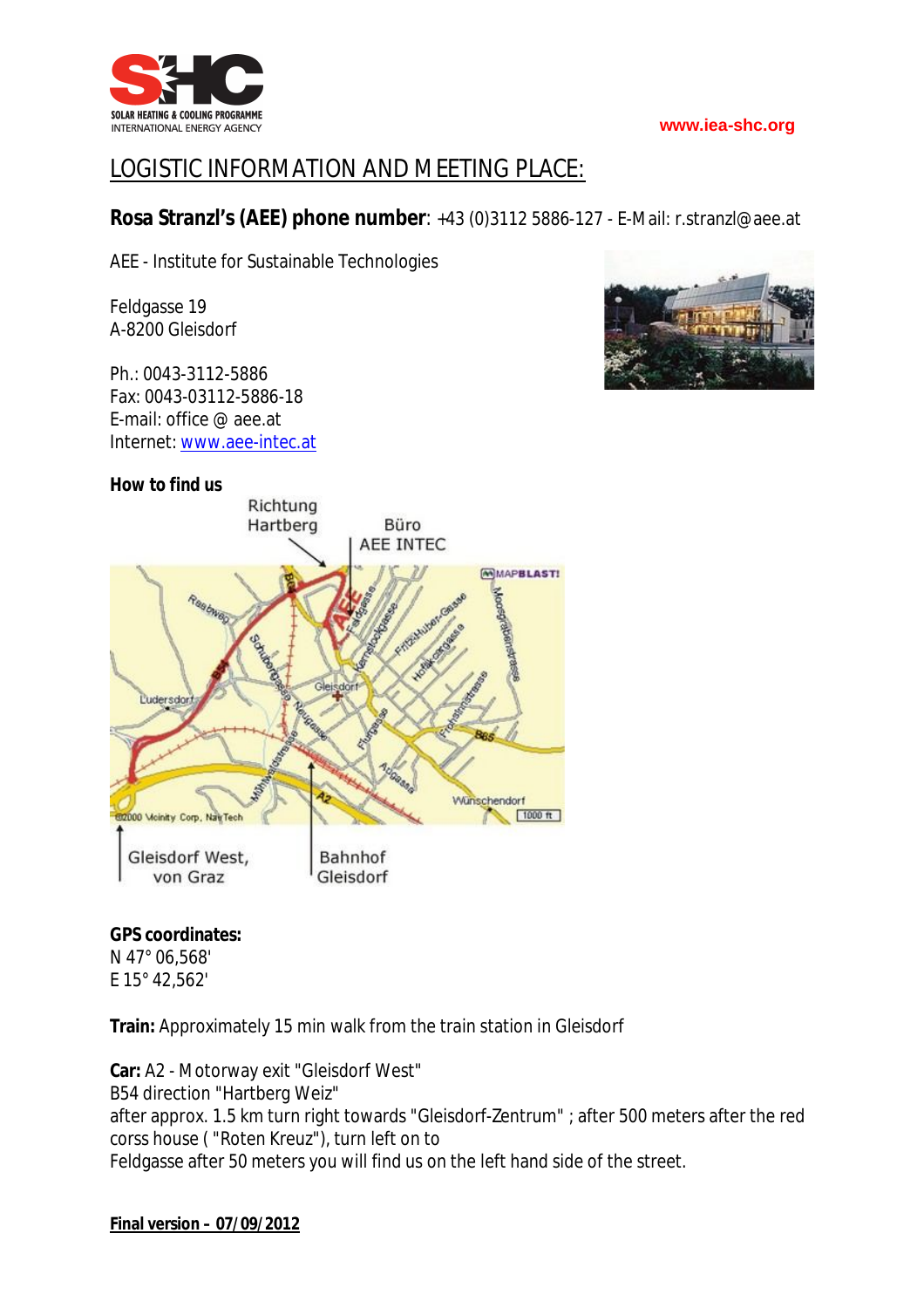

Gleisdorf is located in Styria (South East of Austria, close to Graz).

## **GLEISDORF MAP and main locations related to the meeting.**

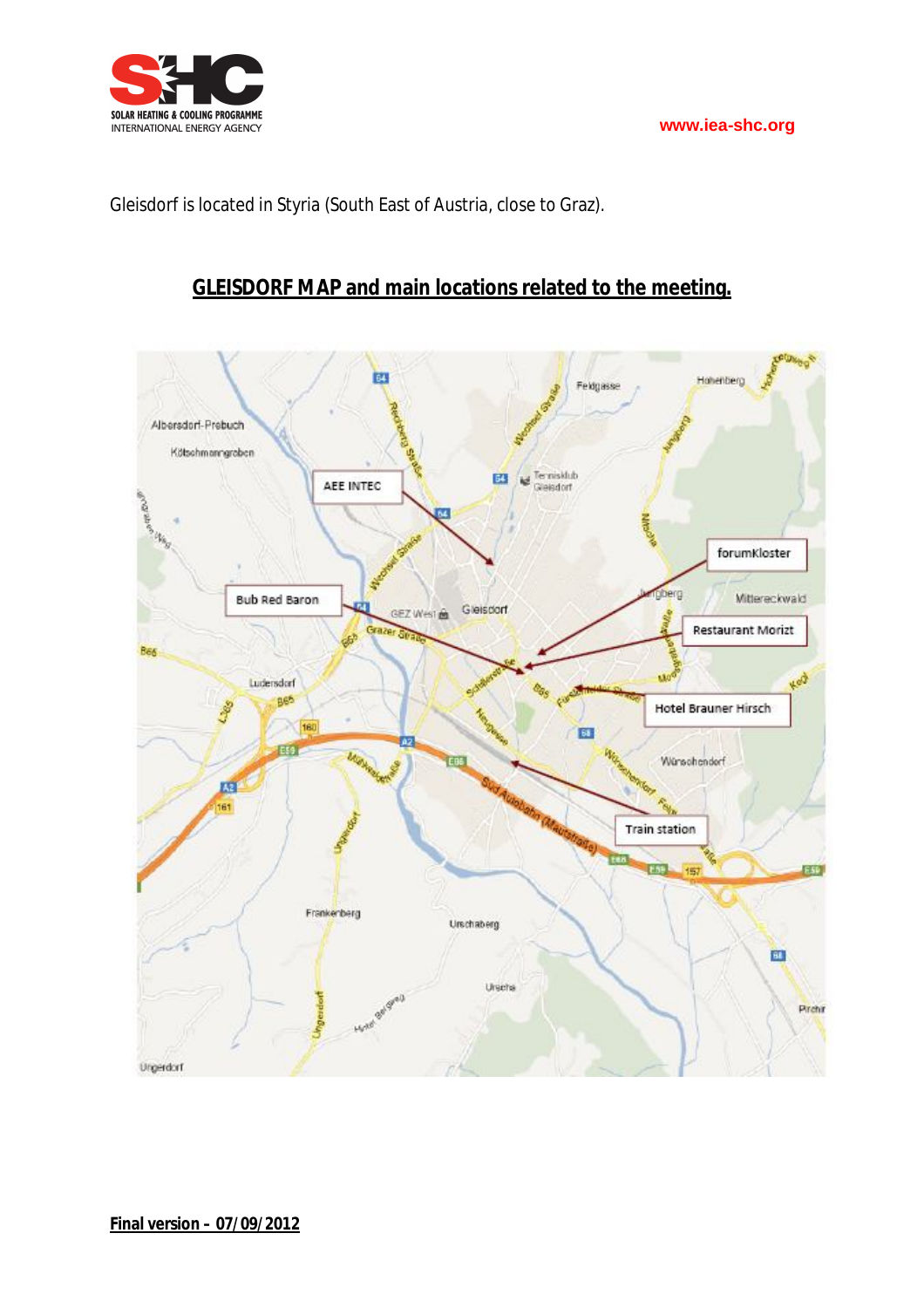



**GLEISDORF SOLAR 2012** International Conference on Solar Thermal Energy

12<sup>th</sup> to 14<sup>th</sup> September 2012, Gleisdorf, Austria

At the international conference "Gleisdorf SOLAR 2012" top-class experts present the current developments of the use of solar thermal energy. Breaking news of Gleisdorf SOLAR 2012 are large scale solar thermal systems. The following **key note** presentations gives an overview about further topics:

**EC Support to Renewables for Heating and Cooling, including the Solar Thermal Sector** Josè Riesgo, European Commission, DG ENERGY, Brussels, BE

### **The IEA Solar Heating and Cooling Roadmap**

Paolo Frankl, International Energy Agency, Paris, FR

### **Transforming Austria: Solar Technologies – Research2Market**

Theresia Vogel, Austrian Climate and Energy Fund, Vienna, AT

**Status and New Developments in the Field of Compact Thermal Storages** Wim van Helden, Renewable Heat B.V., Schagen, The Netherlands and AEE INTEC, Gleisdorf, AT

**Challenges and Opportunities for the Use of Polymeric Materials in Solar Thermal Applications** Reinhold W. Lang, Johannes Kepler University, Linz, AT

**New Developments and Opportunities of Hybrid Systems based on Solar Thermal Systems** Wolfram Sparber, EURAC Research, Bozen, IT

**Industrial Process Heat** Christoph Brunner, AEE INTEC, Gleisdorf, AT

**Collector concepts beyond state-of-the-art – opportunities and challenges** Michael Hermann, Fraunhofer Institute for Solar Energy Systems, Freiburg, DE

### **Status and Challenges in Solar Cooling and Air Conditioning**

Daniel Mugnier, TECSOL SA, Perpignan, FR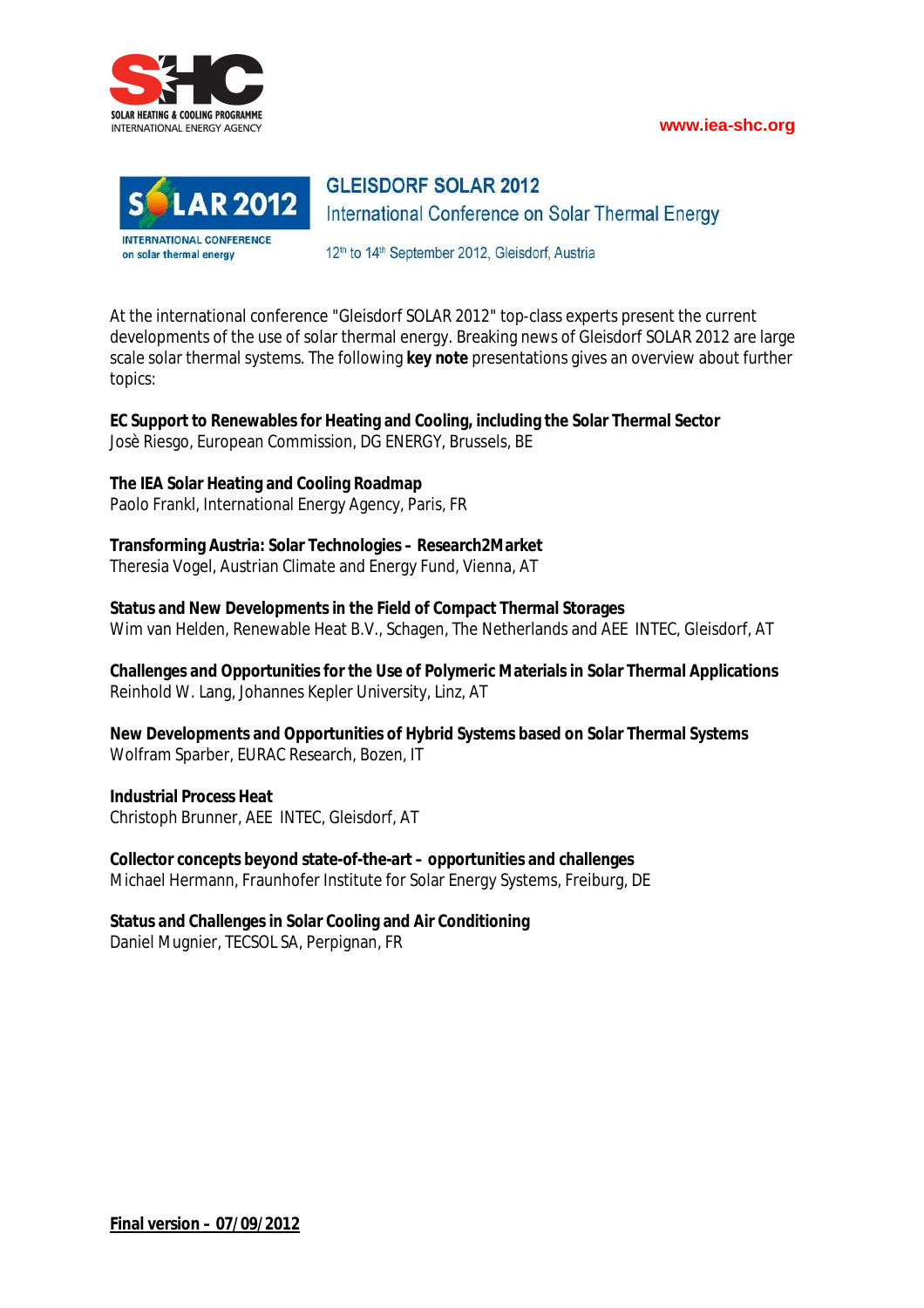

# **AGENDA**

Task 48 / Task 49 / Task 45 - get together workshop

Tuesday September 11<sup>th</sup> 2012, 17.30-20.30, Graz, Austria

Hotel Paradies- Straßganger Straße 380 b - 8054 Graz - Straßgang

# **Common discussion on Large heating and cooling database, Cross cutting applications (district/process/cooling)**

*Latest developments, examples, common potential work and links*

Target audience: Task 45, Task 48 and Task 49 experts

- 17.30: Introduction, Nielsen OA Task 45, Mugnier OA Task 48
- 17.40: Presentation of Task 48 status, Mugnier and subtask leaders
- 17.50: Presentation of Task 45 status, Nielsen and Subtask leaders
- 18.00 : Presentation of Task 49 status, Brunner OA Task 49
- 18.10 : Presentations of latest developments in the following activities:

- Table of existing available chillers compatible with solar on the market and review of relevant incentive schemes on solar cooling, Daniel Mugnier / Stephen White Task 48

- Large solar heating and cooling database : Jan Olof Dalenback / Sabine Putz, Task 45

- Solar process heat in the agro food industry : Christoph Brunner, Task 49

Max 19.00: Discussion with all participants:

- 1. what are the common work done between the 3 tasks on the 3 topics
- 2. how to strengthen cooperation between T45, T48 and T49?
- 3. next steps if needed ?

20.30 at latest: End of workshop

*This is an informal workshop where all contributions during the discussion on the 3 proposed topics are welcome.*

*Task 45: Large Systems http://www.iea‐shc.org/task45/*

*Task 48: Quality Assurance and Support Measures for Solar Cooling http://www.iea‐shc.org/task48/index.html*

*Task 49 : Solar process heat for production and advanced applications http://www.iea‐shc.org/task49/*

**Final version – 07/09/2012**